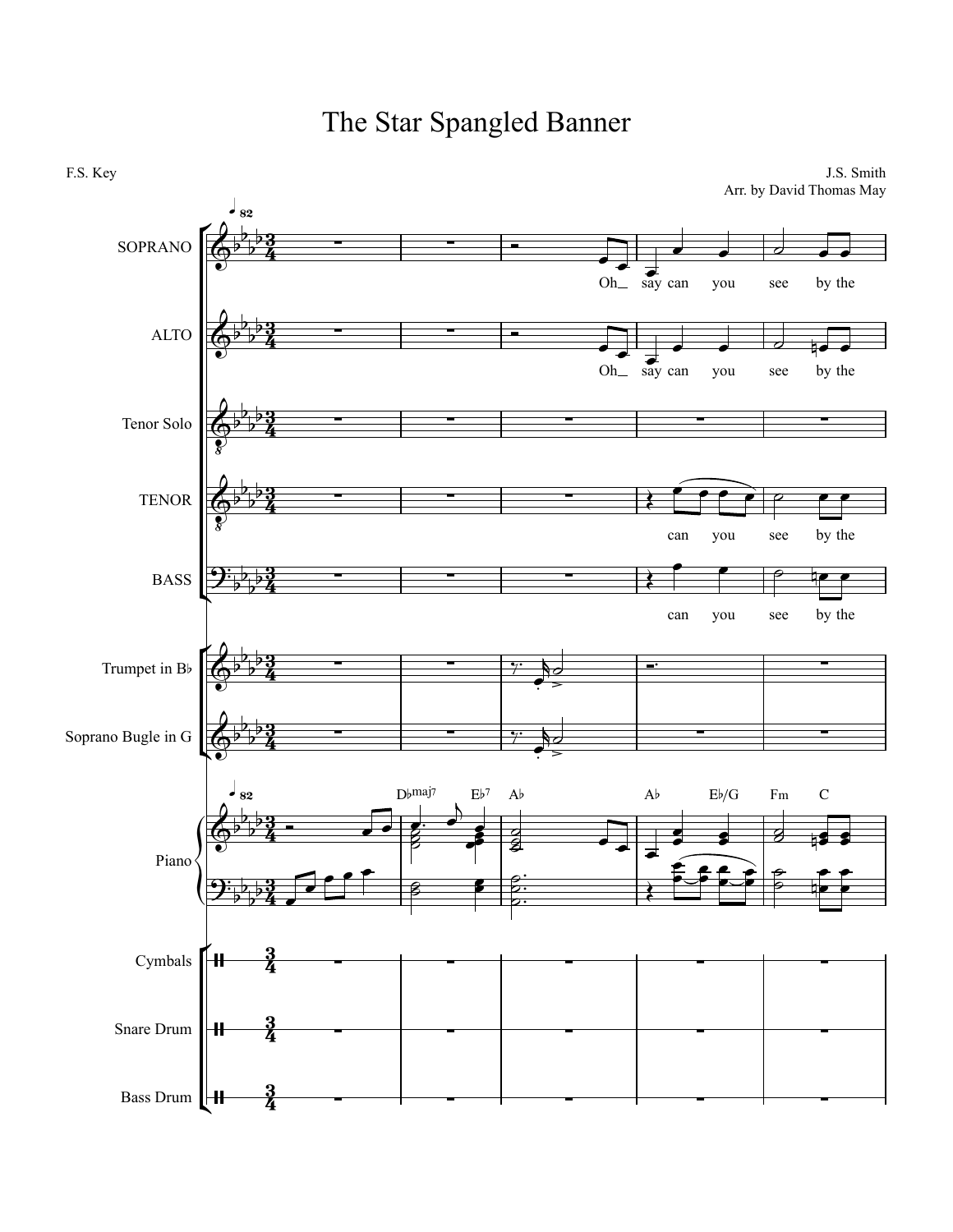![](_page_1_Figure_0.jpeg)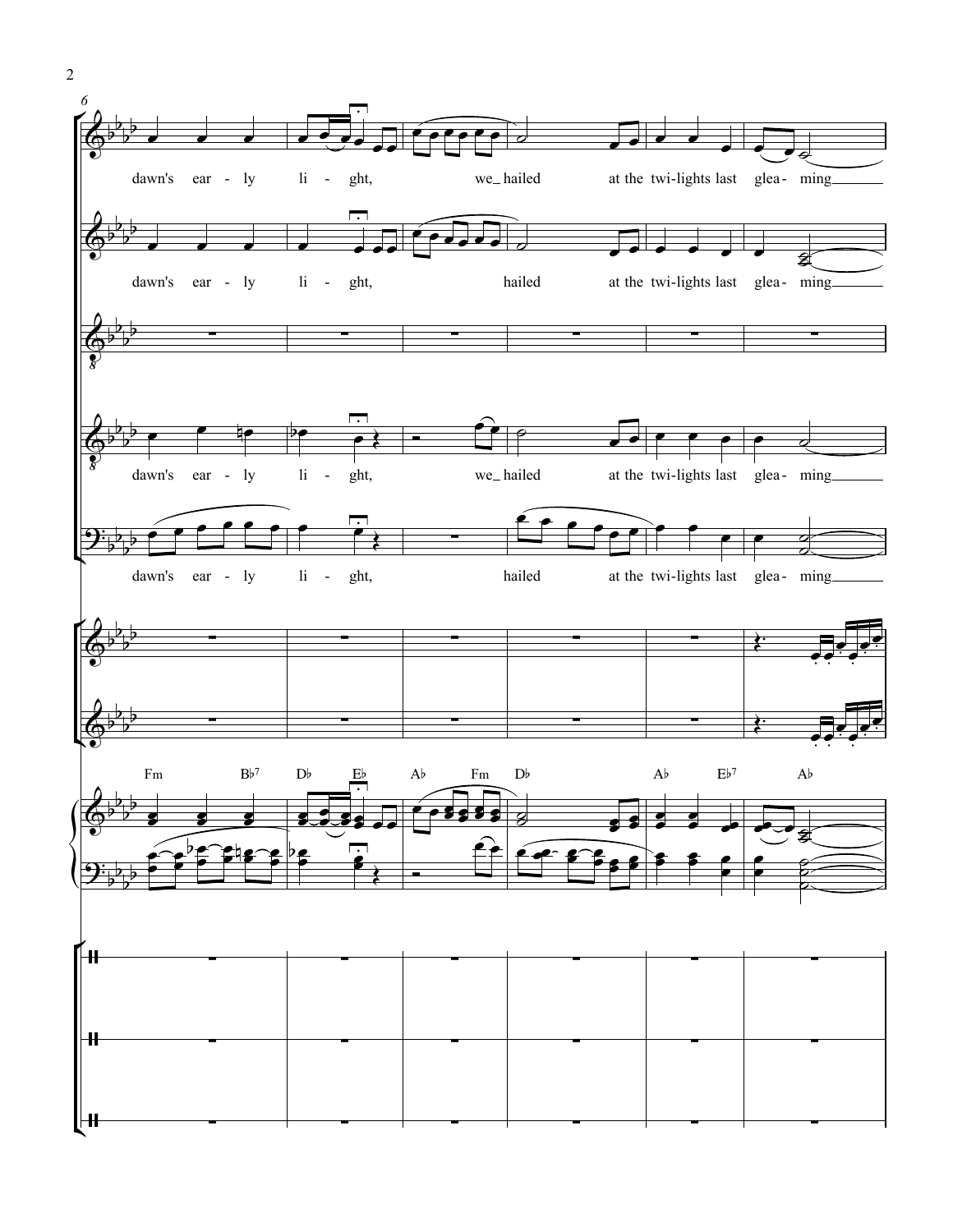![](_page_2_Figure_0.jpeg)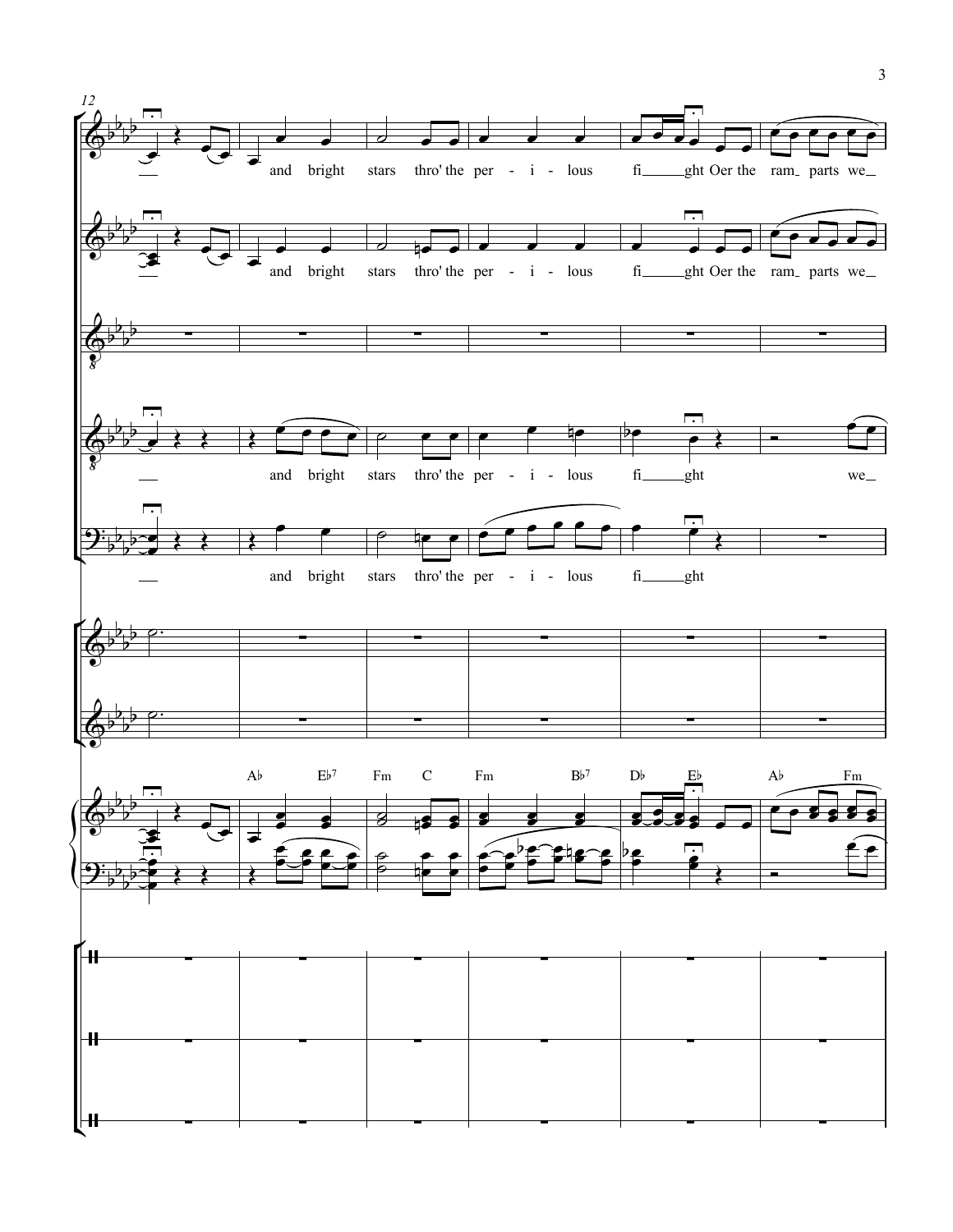![](_page_3_Figure_0.jpeg)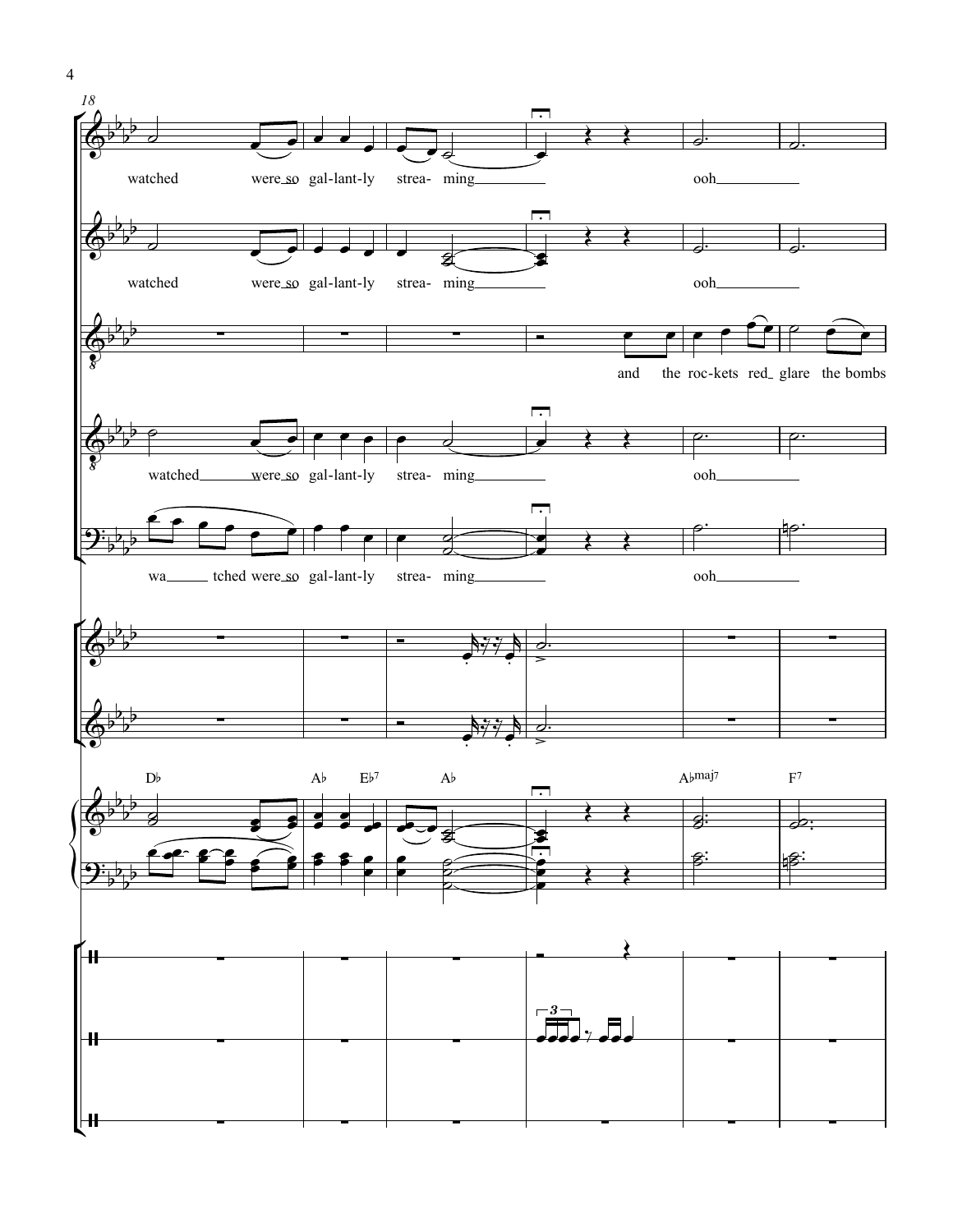![](_page_4_Figure_0.jpeg)

5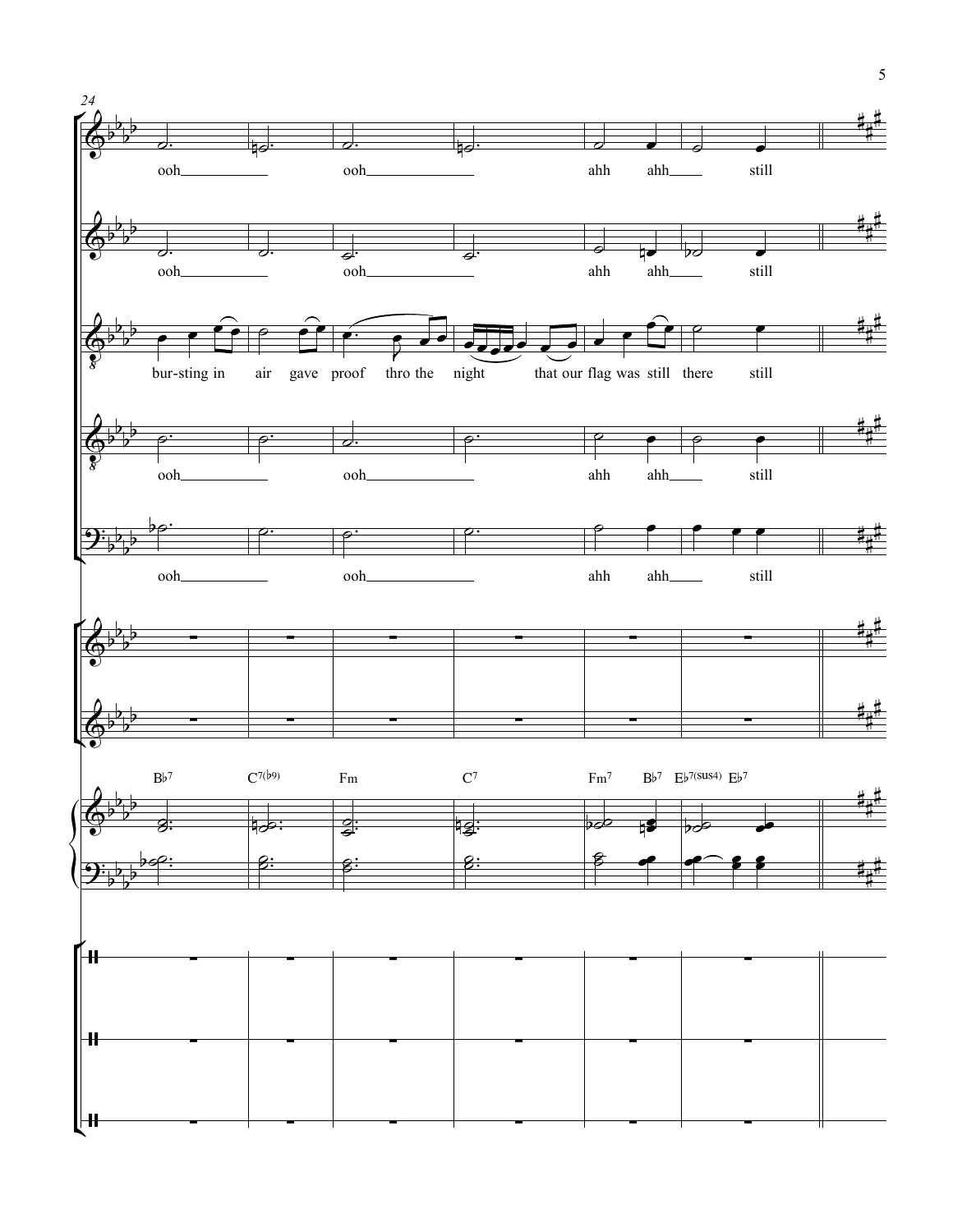![](_page_5_Figure_0.jpeg)

6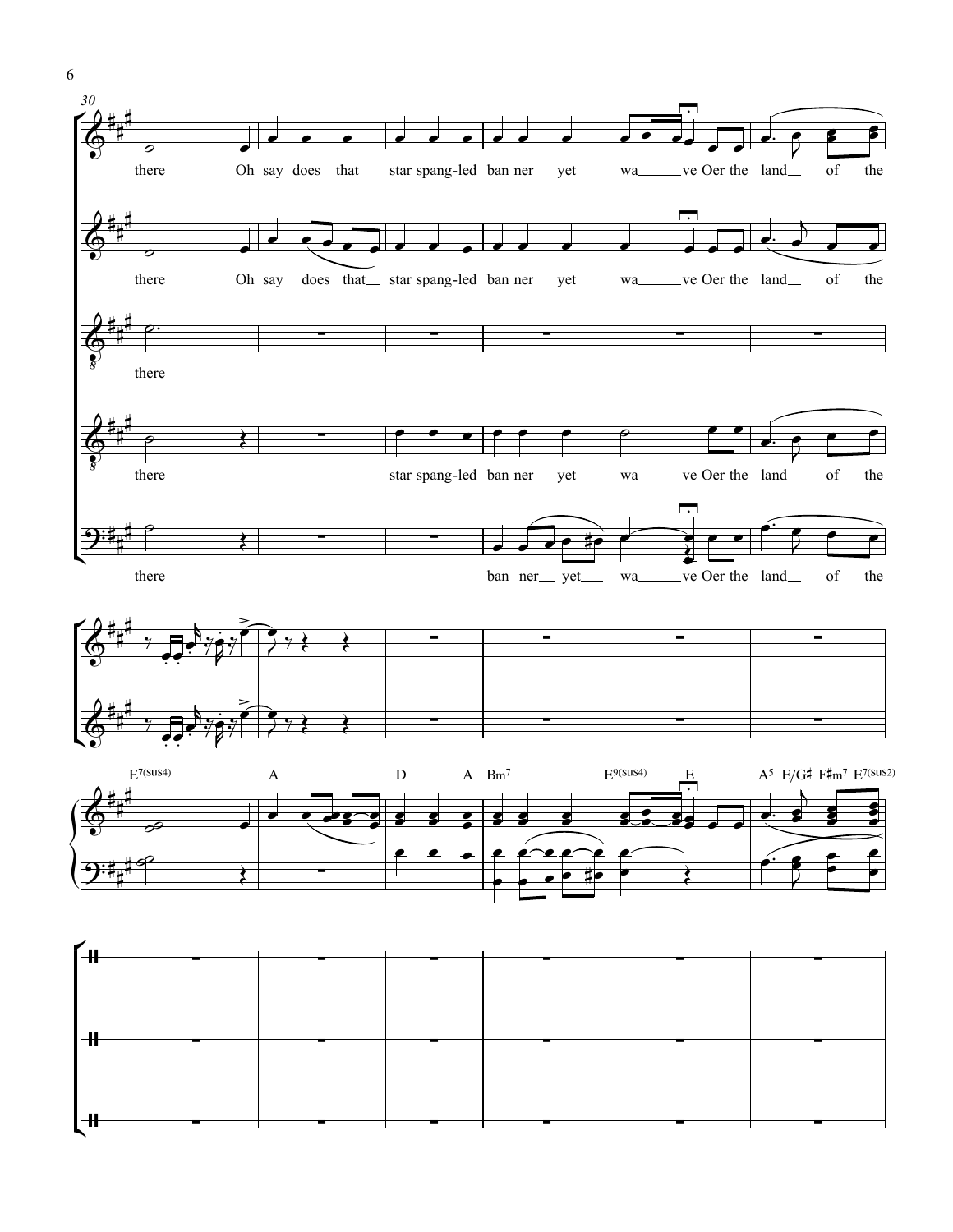![](_page_6_Figure_0.jpeg)